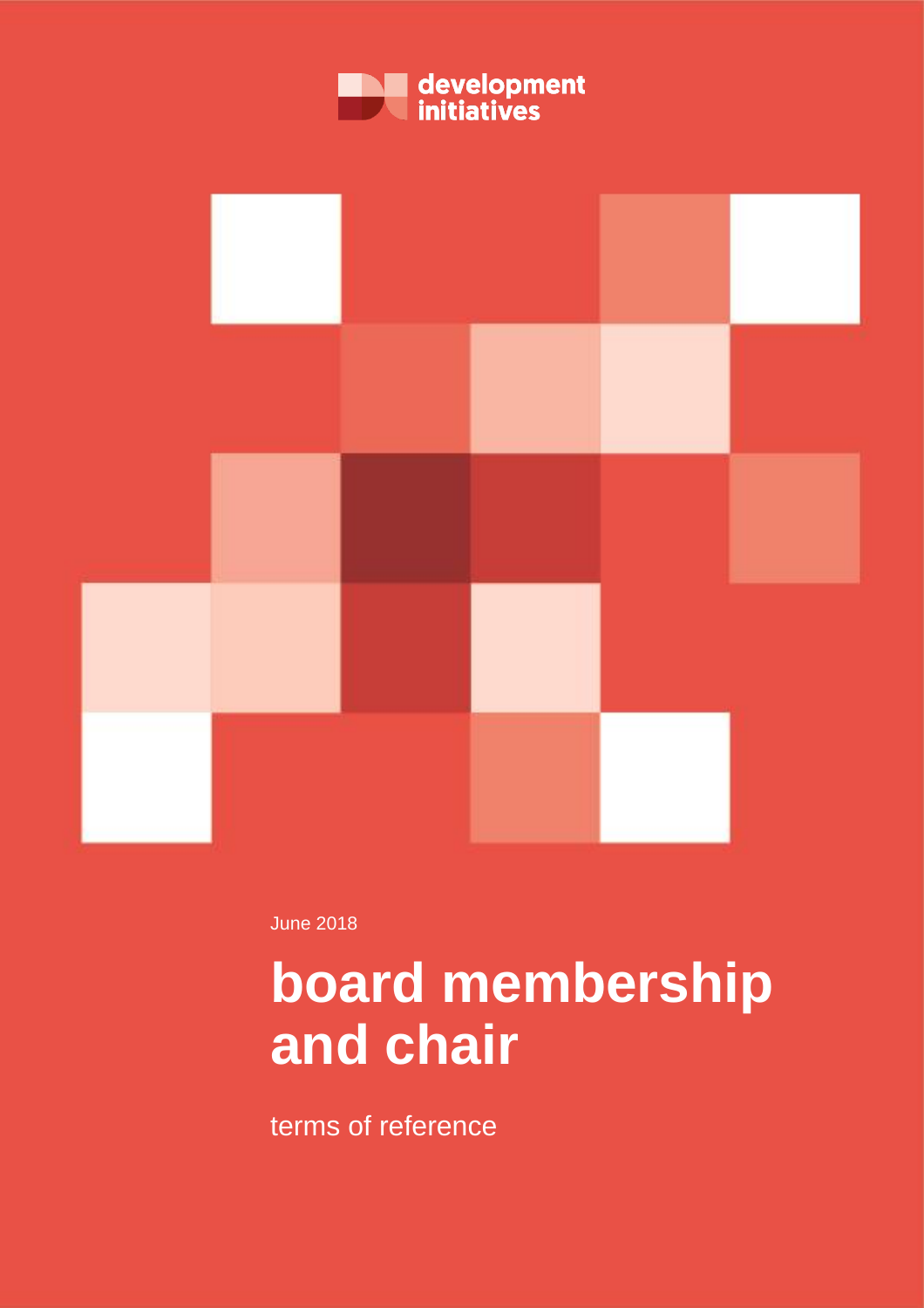

# **About Development Initiatives**

Development Initiatives (DI) is an independent international development organisation working on the use of data to drive poverty eradication and sustainable development.

We work to ensure that decisions about the allocation of finance and resources result in an end to poverty, increase the resilience of the world's most vulnerable people, and ensure no one is left behind. We want these decisions to be underpinned by good quality, transparent data and evidence on poverty and resources, and lead to increased accountability and sustainable long-term outcomes.

DI was established in 1993, and since then our partnerships across the world have enabled us to expand from a small organisation in south-west England to a staff of over 70 people working in Kenya, Nepal, Uganda, the UK and the US.

#### **Our work**

We believe there are enough resources in the world to consign extreme poverty to history, but poor or inaccurate information means these resources are not reaching those who most need them. While data alone will not end poverty, it is a vital catalyst for increasing knowledge, providing clarity and improving decision-making at local, national, regional and global levels.

We focus on three key areas:

- 1. Measuring the progress of people out of poverty Our work on poverty is about driving commitments and investment towards improving poverty data, and drawing on existing data to start building a clearer and more accurate picture of poverty
- 2. Investments to end poverty and build resilience Our work on resources is about informing national, regional and international actors on how to mobilise, track and improve the targeting and effectiveness of the many different resources that can address poverty, vulnerability and crisis
- 3. Data use of sustainable development Our work on data use is about breaking down barriers to data use, improving data availability and usability, and helping people use data effectively in order to drive efforts to end poverty and build resilience

# **Group structure**

The Development Initiatives ("DI") group consists of:

• Development Initiatives Poverty Research Limited ('DIPR') – a company limited by guarantee (number 06368740). This is the main company and most staff are employed in this company. DIPR principally receives grant funding for its work and it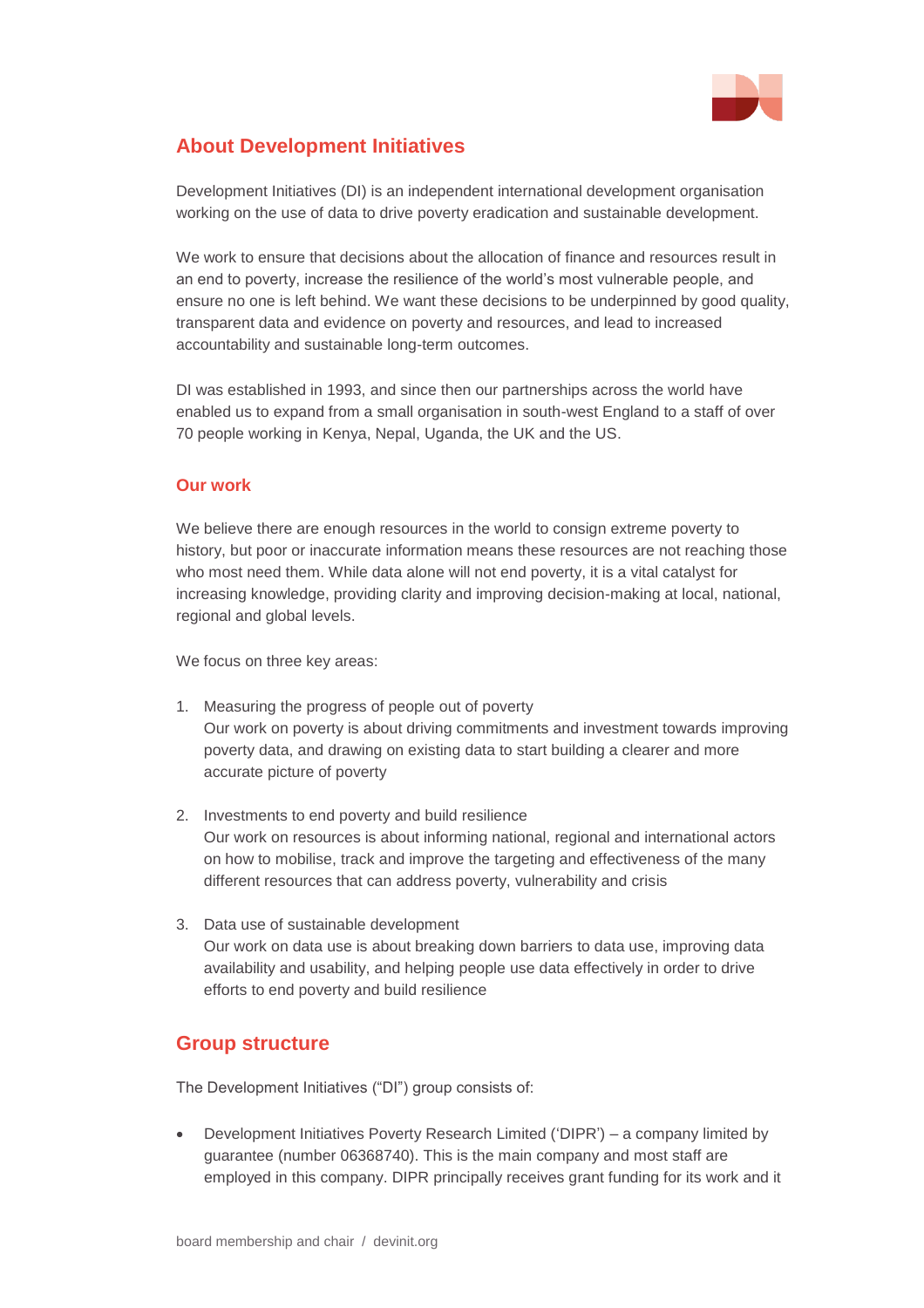operates as a not-for-profit. DIPR has a branch in Kenya, with staff additionally based in Uganda and Nepal.

- DI International Limited ('DII') a company limited by shares of which 75% are owned by DIPR. The balance of shares is owned by the current Executive Director and the two founding directors of DI. DII undertakes consultancy work and aims to create distributable profits that can then be ploughed back into innovative work undertaken by DIPR.
- Development Initiatives Poverty Research America Inc a US registered charity that is a separate entity established to help DI manage existing and build new funding relationships. Two staff are employed by the charity and are currently based in Washington DC.

All entities are considered to be part of the DI group for operational purposes. The main board for governance purposes is the DIPR Board.

Currently all DIPR Non-Executive Directors are also DII directors, as well as shareholders of the company. There is an additional director on the DII board to represent a senior member of staff of DIPR with key responsibility for consultancy work.

# **The purpose of the Board**

Being a DI Board member offers individuals an opportunity to help DI shape its' contribution to a world without poverty and to offer a valued social contribution.

Board members have a shared responsibility for directing the affairs of the business and for using their personal skills and experience to ensure that the business is well run and efficient, solvent, delivers upon its' vision, and complies with all legal and regulatory requirements.

Board members will therefore offer strategic guidance, expertise and advice to help ensure DI achieves the purpose for which it has been set up. They will support the strategic development and financial planning of the organisation and ensure DI continues to grow as a leader in the field of data analytics for development and provide appropriate governance and oversight for the smooth running of the organisation.

# **Role of the Board**

The Board of Directors provides strategic oversight and guidance to ensure DI delivers its aims. Members of the Board are required to:

- 1. Ensure that the organisation fulfils the aims and objectives of its strategy and delivers on its commitments to its grant funders.
- 2. Act as Directors of the Company and comply with the legal and financial obligations.
- 3. Provide strategic clarity for DI's overall corporate strategy and governance structure.
- 4. Appoint the Executive Director.
- 5. Provide support and challenge function to DI's Executive Director and members of the Executive Team as appropriate.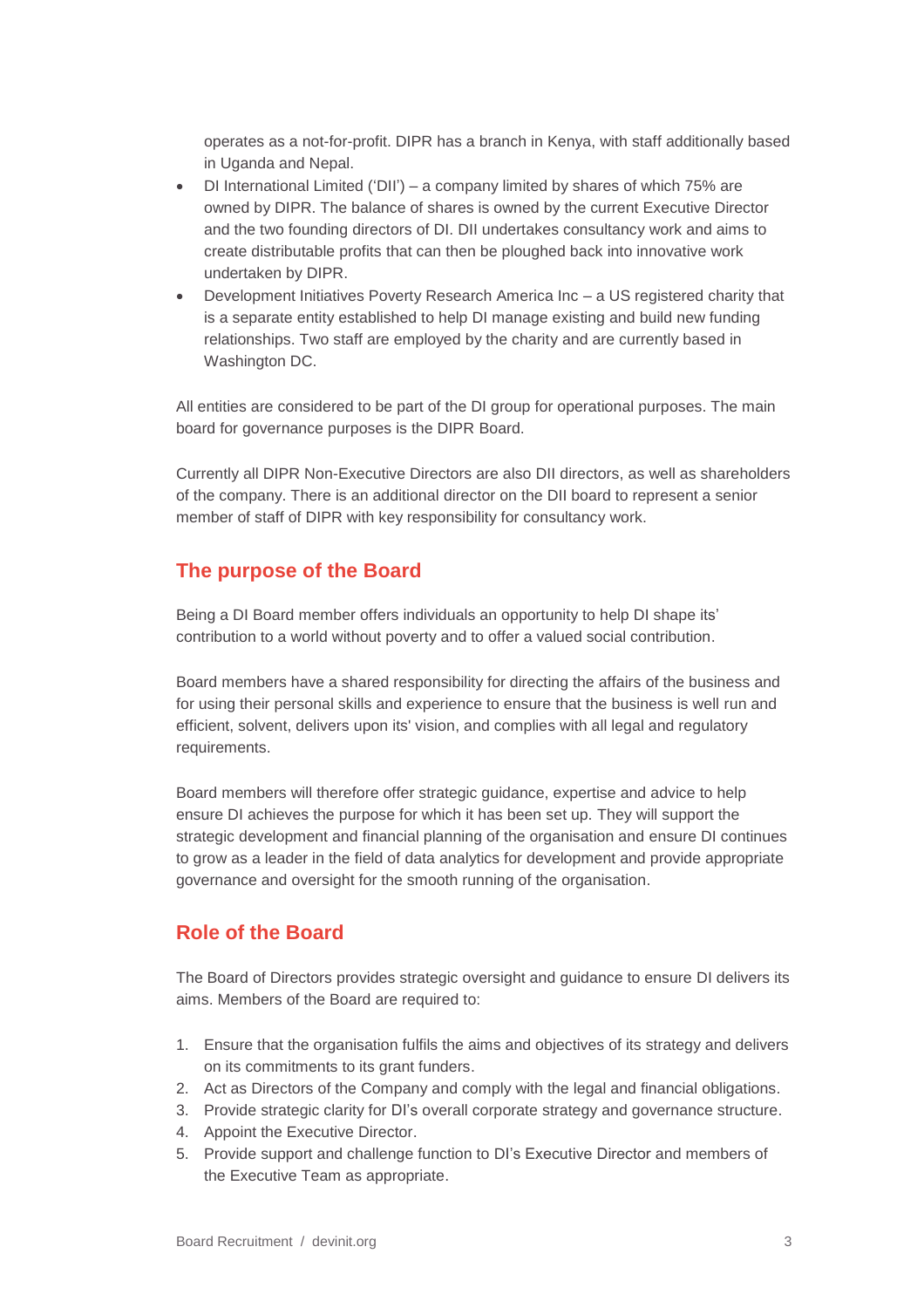- 6. Define the appetite for risk and the framework within which the Executive Team can operate.
- 7. Undertake external representation as required and support fundraising efforts for the organisation.
- 8. Support, monitor and evaluate Development Initiatives and its Executive Team's performance.
- 9. Delegate powers to a Finance Committee (and other committees as required) and the Executive Team.
- 10. Review annual goals and organisational budgets and monitor their achievement through the receipt of quarterly progress reports to the Board.
- 11. Identify and promote opportunities for co-ordination and co-operation across the international development sector and beyond.
- 12. Be responsive to the changing needs of the international development community and ensure Development Initiatives remains forward thinking and responsive to the changing environment.
- 13. Be an ambassador for Development Initiatives externally and raise the profile of DI amongst government, opinion-leaders, funders and a wide range of partners.
- 14. Participate in a Board away day to review progress and set the strategic direction regularly for the organisation.

#### **Governance**

The Board will meet four times a year.

The Board will set an annual cycle of meetings to enable the Board to discharge its duties.

The Board Chair will develop the meeting agenda together with the Executive Director.

The Board agenda and any papers will be circulated at least 7 days before a meeting of the Board.

The minutes of Board meetings will be circulated to the Board and Executive Team; key updates will be shared with the staff by the Executive Team.

The Board will receive and comment on recommendations provided to it by the Executive Team and Board sub-committees (e.g. finance).

The Board's Chair will encourage open and constructive debate.

The Board will promote collective responsibility and act in the best interests of DI.

Members of DI's Executive Team will attend Board meetings in an ex-officio capacity for the Board items relevant to them and provide updates to the Board. They cannot be members of the board nor have voting rights (except for the Executive Director who is a full member of the Board and the Director of Business and Finance who is Board Secretary).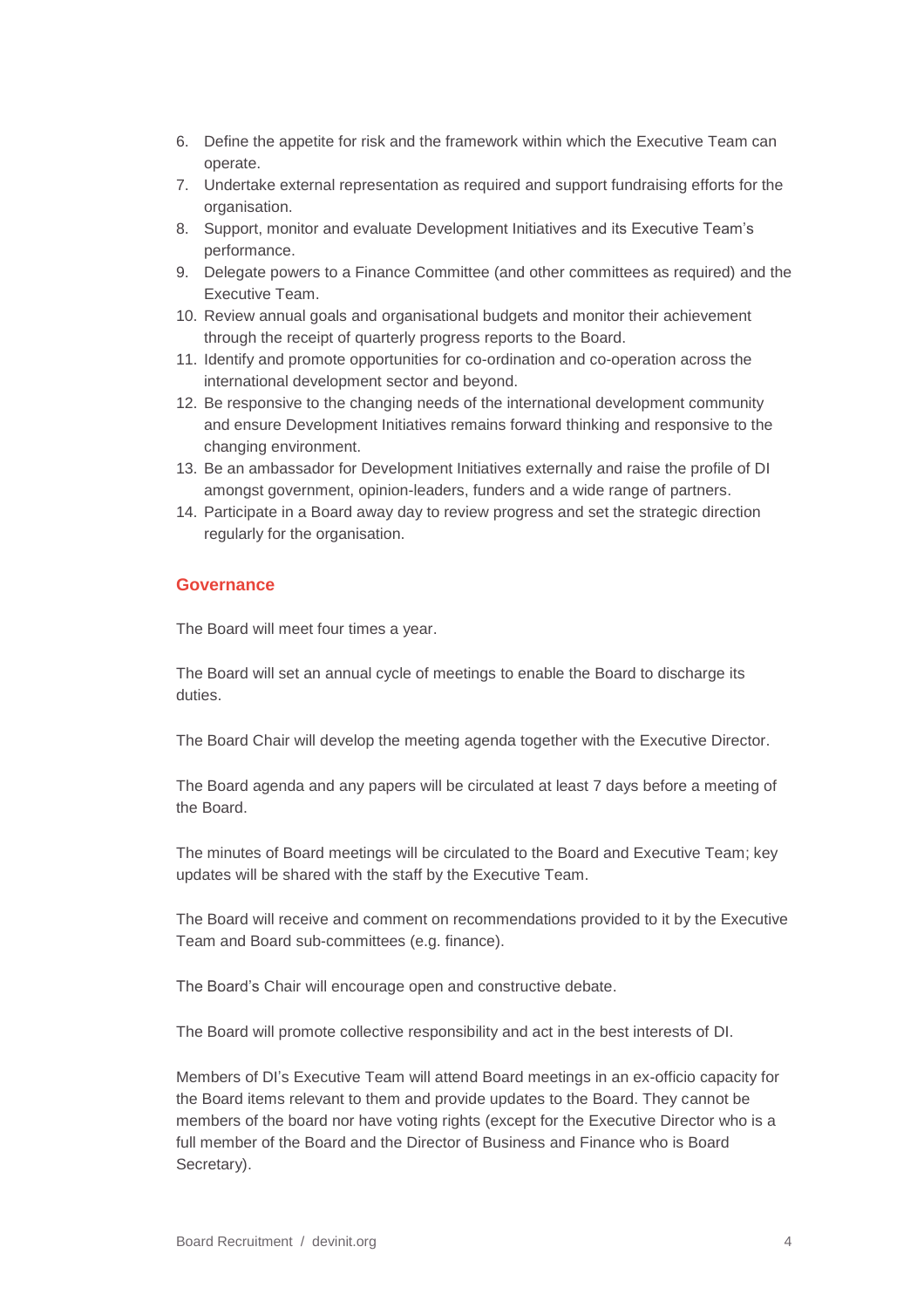Non-Executive Directors will be indemnified under DI's Liability Insurance.

### **Board composition**

The Board of Directors is a diverse set of senior representatives from within and outside of the international development sector with detailed knowledge of, and influence within, the industry.

There will be a minimum of six and a maximum of ten Non-Executive Directors and Directors on the Board.

There must be a majority of four Board members including the Executive Director present to be a quorum.

Directors will serve for a fixed tenure of three years.

Two further terms may be served upon re-appointment.

The maximum number of years that one Board member would be able to serve is nine years.

Directors will undertake an annual performance self-assessment, which will be reviewed in discussion with the Chair.

Directors will receive a comprehensive induction upon joining the Board.

# **Role of the Chair**

The Chair of DI's Board will have five key areas of responsibilities:

- 1. Support the Executive Director to drive the organisation forward and deliver the strategy and achieve the organisation's purpose.
- 2. Ensure the Board provides clear strategic direction for DI.
- 3. Manage and facilitate the Board to enable it to exercise its responsibilities and ensure the receipt of timely and sufficient information to enable the Board to perform its role.
- 4. Ensure DI adheres to its Memorandum and Articles of Association, and to these Terms of Reference.
- 5. Recruit and manage Board members and drive its performance, as well as being responsible for ensuring Board meetings are conducted in an atmosphere conducive to constructive and open dialogue.

The Chair will:

- Act as a direct liaison between the Board and the management of the Company, through Executive Director.
- Acts as the communicator for Board decisions where appropriate.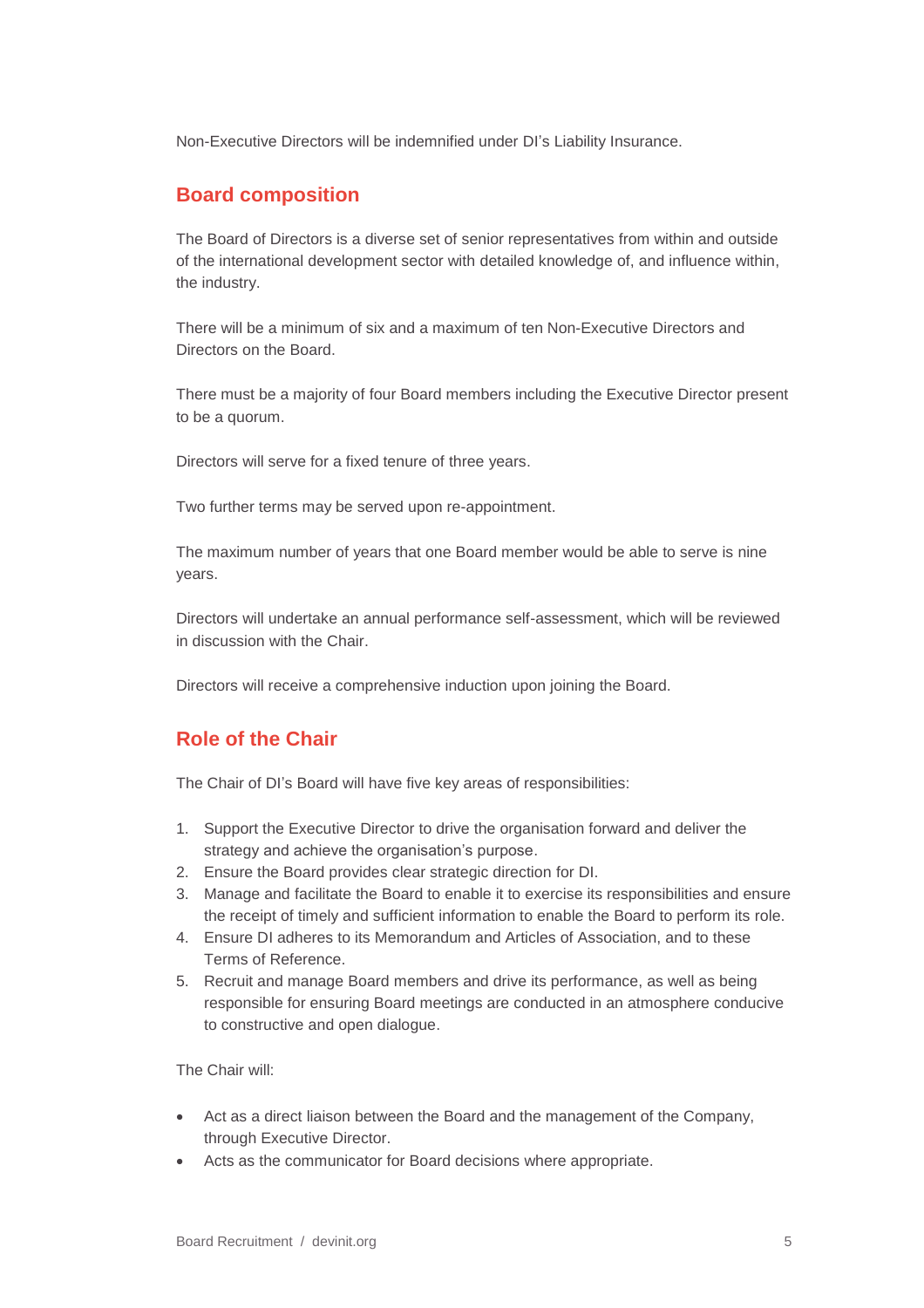- Be required to provide independent advice and counsel to the Executive Director as well as undertake an annual appraisal of the Executive Director.
- Ensure the Board of Directors is provided with sufficient information to enable appropriate judgements and decisions at the Board meetings.
- Chair the meetings of the Board.
- Develop and set the agendas for the meetings of the Board, with the Executive **Director**
- Review and sign minutes of Board meetings.
- Recommend an annual schedule of Board and Committee meetings.
- Call special meetings where appropriate.
- Assess and make recommendations to the Board annually regarding the effectiveness of the Board as a whole, the committees of the Board and individual directors.
- Represent the organisation in an ambassadorial role on occasions upon agreement by the Board and Executive Director.

The Chair will be elected from within the membership of the Board and will serve for a term of 2 years.

One further term may be served upon re-appointment.

The Chair will be required to work with and support the Executive Team outside of formal meetings of the board.

The Chair has the authority to represent the Board outside of formal meetings.

The Board will elect a Deputy Chair to deputise for the Chair in the Chair's absence.

# **Person specification**

#### **Board Chair**

- Experience of Chairing or acting as a Deputy Chair
- Thorough knowledge of international development
- Social change focused with a vision that aligns with that of DI
- Personal values that align with DI's
- Excellent contacts and connections globally (donor/funding institutions and political level an advantage)
- Good understanding of the funding landscape within international development
- Strategic thinker able to believe in change and see the bigger picture and long-term position
- Decisive and curious seek necessary information to make decisions on business performance
- Strong people management skills and a team player
- Solid experience and understanding of governance and compliance with company law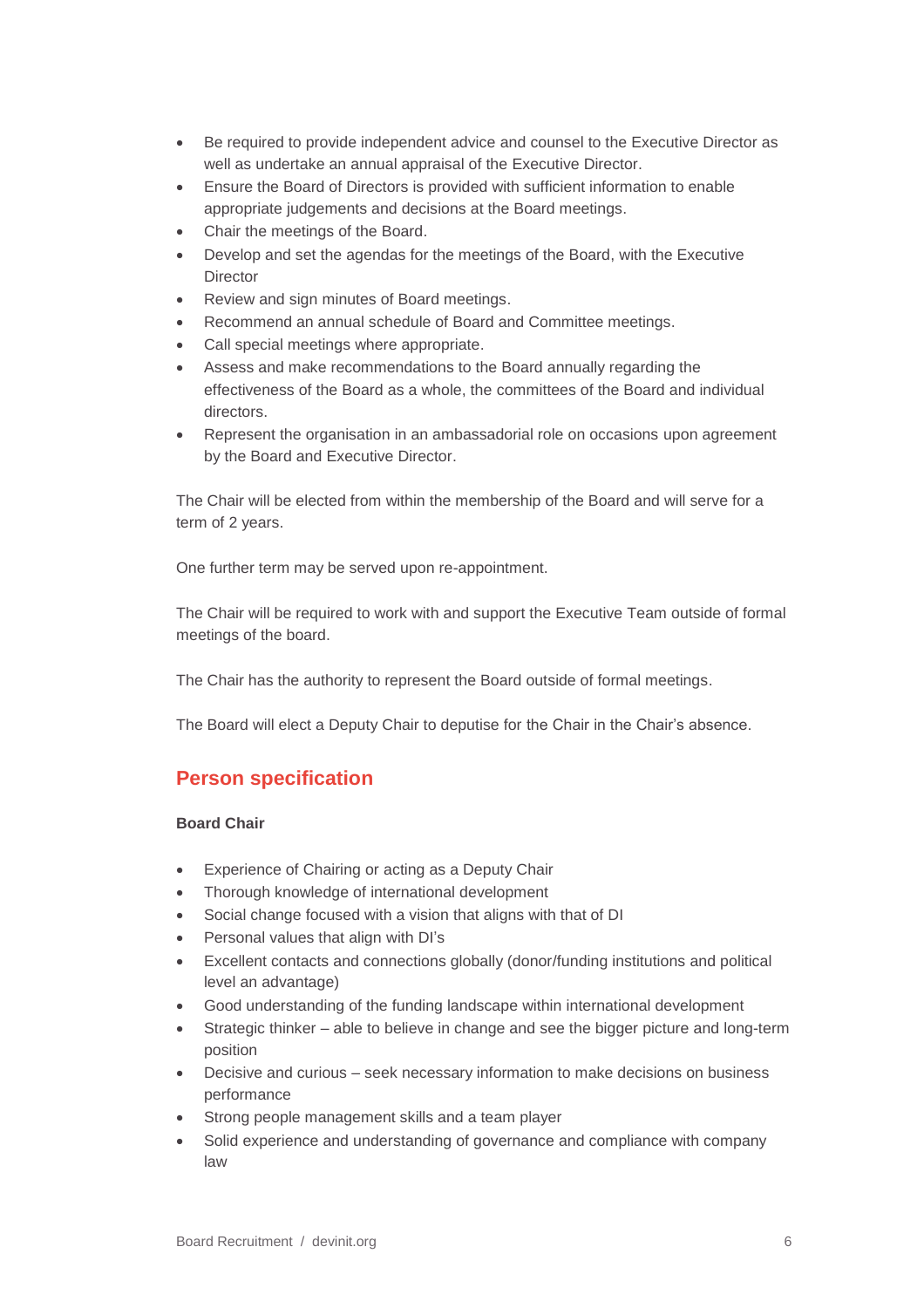• Risk management expertise

#### **Board member**

- Awareness of the international development sector
- Social change focused with a vision that aligns with that of DI
- Personal values that align with DI's
- Strategic thinker able to believe in change and see the bigger picture and long-term position
- **Innovator**
- Strong people management skills and a team player offering both support and challenge to other Board members
- Comfortable with corporate governance

## **Remuneration and time commitment**

Board members will be expected to attend each Board meeting and to spend time reading the board papers thoroughly before each meeting so that they can clarify any points in advance.

Board members are voluntary and are unpaid apart from being reimbursed for out of pocket expenses such as travel.

As the time commitment expected of the Board Chair will be greater, the Board Chair will receive an annual remuneration package of £5,000 per annum. This payment is to emphasise the importance of the role of the Chair, formalise the level of commitment expected and provide some recompense for the expected level of commitment. Payment is made on a quarterly basis.

A commitment of one day a month is expected from the Board Chair including chairing quarterly Board meetings, preparing for meetings and supporting the Executive Director on other Board matters. We would expect a total commitment of 12 days a year to be required from the Chair.